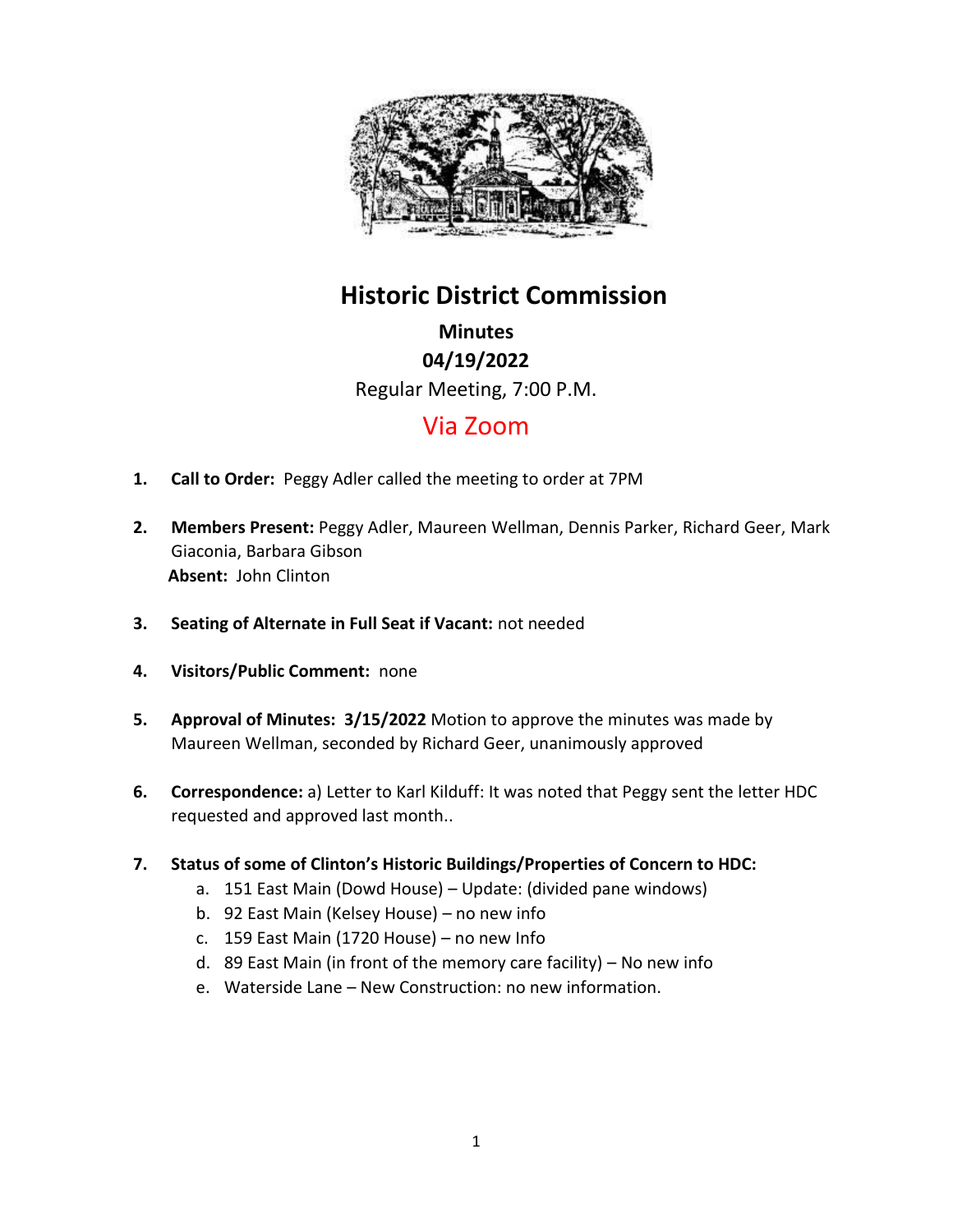- **8. HDC Certificate of Recognition for Historic Property Restoration Program: (Select the final FY 2021/22 property to be recognized this month. Please visit the sites of 44 Waterside Lane and the Methodist Church on Commerce Street before our next meeting.)** 
	- **A. Criteria**: Must have been in a state of deterioration or inappropriate modernization and then restored;
	- **B. Selected to be Recognized**:
		- 109 East Main Street (FY 2021 -2022)
		- 148 Old Post Road (FY 2021 -2022)
		- 5 Liberty Street (FY 2021 2022)
		- 44 Waterside Lane (FY 2021-2022) Motion to select 44 Waterside Lane as the next address to be recognized was made by Maureen, seconded by Mark, unanimously approved.

### **Potential Candidates:**

- 17 Waterside Lane (Kabe's house) (for consideration FY 2022/23)
- 63 East Main (Stanton House when completed)
- 92 East Main (Josiah Kelsey House when completed)
- 125 East Main (when completed)
- 129 East Main (when completed)
- 63 Pratt Road (when completed)
- 142 Commerce Street (when completed)

**For Consideration**: **Honorable Mention** for restorations that use modern materials, such as vinyl siding. Recognition in the press, but no photo hung on the wall at Andrews. Perhaps this might encourage more folks to repair/restore their antique property. Two current examples are 151 East Main and the former multi-color house.

\*\*\* The commission agreed to consider this level of recognition on a case by case basis going forward. It was also agreed that the Methodist Church on Commerce Street be moved to this category.

**9. Expand the LGHD by adding 18 Liberty Street.** (nothing new expected until 2022+)

## **10. Clinton Historic District Signage (Update**):

- a) CLFRF/ARPA Funding Request: Those under \$50k still to be decided by Town Council
- b) FY 22-23 Budget Request (pending)
- **11. Commerce Street/Leffingwell as a National Register District:** (update) no new information
- **12. "Clinton Events" (5 Liberty Street Press Release in 2022 – 2nd <sup>t</sup> Quarter Issue due in April)**
- **13. Current HDC Areas of Concern:**